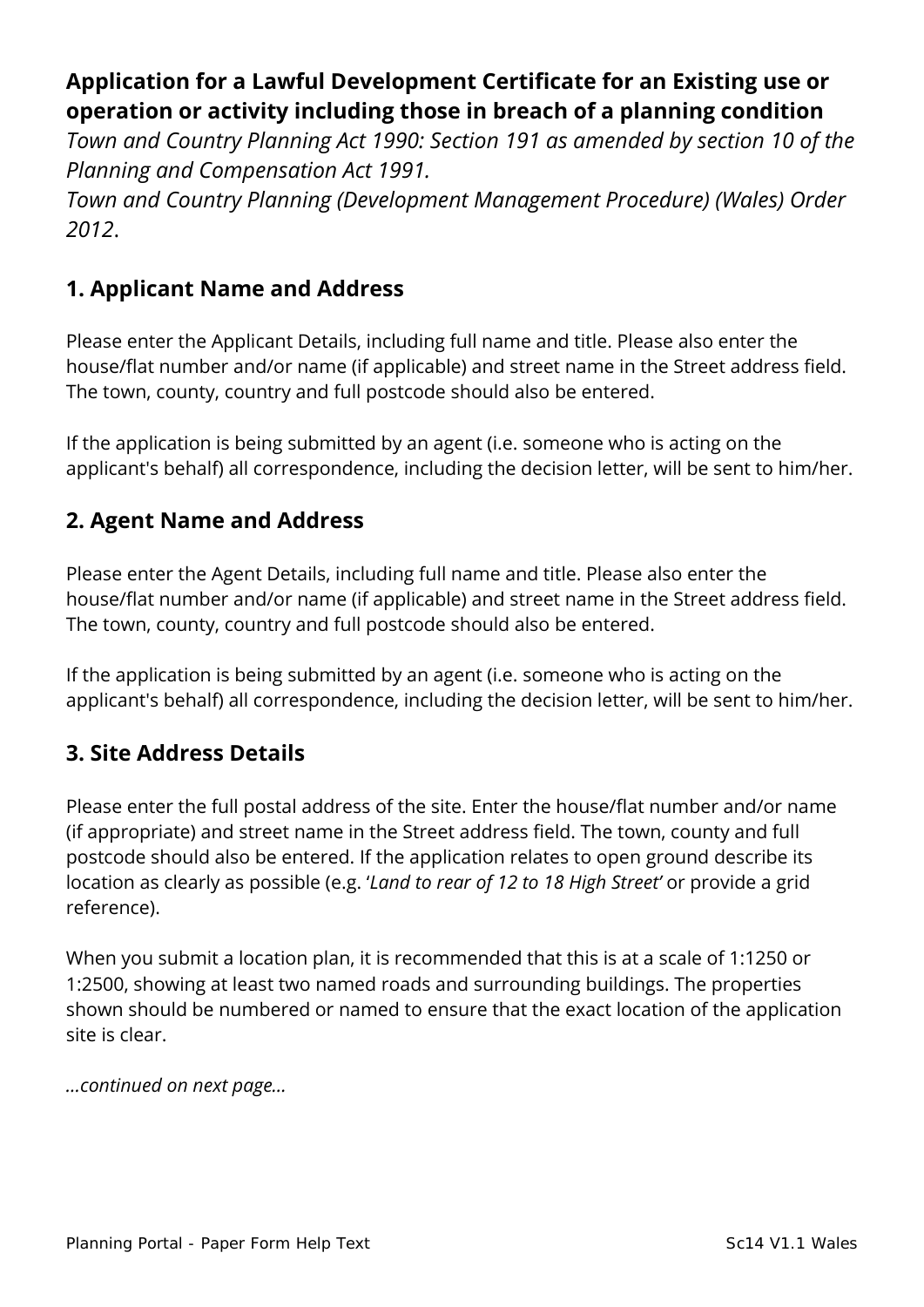The application site must be edged clearly with a red line on the location plan. It should include all land necessary to carry out the proposed development (e.g. land required for access to the site from a public highway, visibility splays (access around a road junction or access, which should be free from obstruction), landscaping, car parking and open areas around buildings).

A blue line must be drawn on the plan around any other land owned by the applicant, close to or adjoining the application site.

All plans must be to a metric scale and any figured dimensions given in metres and a scale bar should be included. Each plan should show the direction of North.

### **4. Pre-application Advice**

The local authority may be able to offer (possibly for a fee) pre-application discussions before a formal application is submitted in order to guide applicants through the process. This can minimise delays later in processing the application.

Pre-application discussions can also help you and the planning authority identify areas of concern about your proposed development so that you can give consideration to amending your proposal before the application is submitted. The advice and guidance given to you at the pre-application stage is given in good faith. However, it does not guarantee or supply a definitive undertaking as to whether your proposal is likely to be acceptable.

If you have received pre-application advice from the planning service please indicate the reference/date of any correspondence or discussion and the name of the officer. If you do not know these details then please state '*Unknown*'.

This will assist the Council in dealing with your application as quickly as possible.

#### **5. Lawful development Certificate – Interest in Land**

Please specify the applicant's interest in the land. An Owner is the freeholder of the site and anyone who has a leasehold interest with at least seven years unexpired.

### **6. Authority Employee / Member**

You must declare whether the applicant or agent is a member of the council's staff, an elected member of the Council or related to a member of staff or elected member of the Council.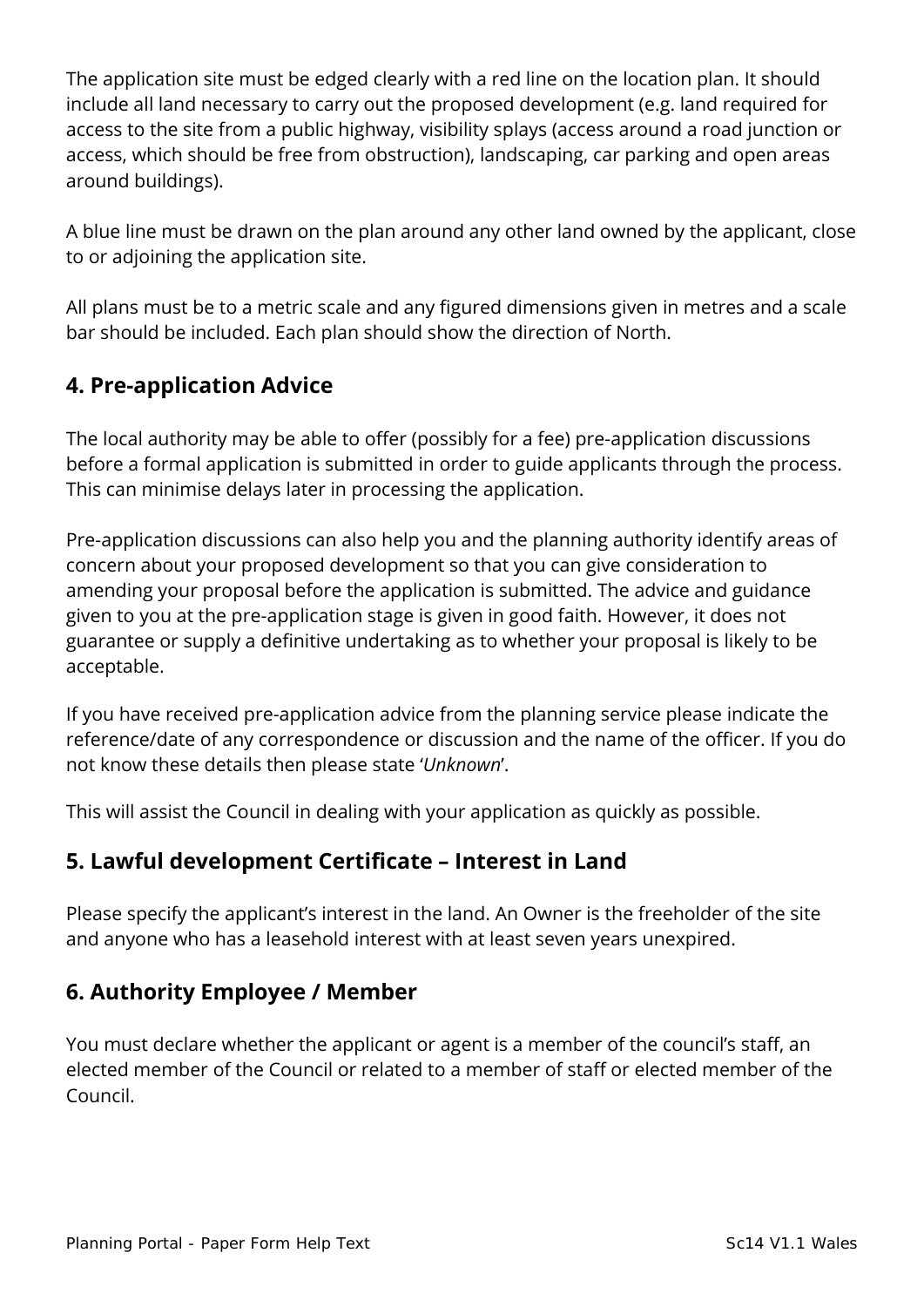# **7. Description of Use, Building Works or Activity**

A lawful development certificate has much the same effect as a planning permission. It gives immunity from further enforcement and it makes a development legally 'lawful'. The only restraints imposed by the Certificate are:

a) the land to which it relates, and

b) the description of the development found to be lawful

It is vital that you indicate precisely the area of land to which this application relates, and it is important that you state the relevant Use Class (if any) of any development deemed lawful. [View a list of the Use Classes and related information on the Planning Portal.](https://www.planningportal.co.uk/wales_en/info/3/common_projects/6/change_of_use)

### **8. Description of Existing Use, Building Works or Activity**

Please provide a full description of the existing use, building works or activity. This may include, for example, a house that has had an extension built without permission despite it being required. After four years an application may be made for a certificate.

A second example may be where a use of land has been occurring without planning permission, such as the use of a dwelling house for a number of bedsits. After 10 years an application may be made for a certificate.

### **9. Grounds for Application for a Lawful Development Certificate**

You must explain in your own words why you consider a Lawful Development Certificate should be granted. The evidence necessary to prove your entitlement to a certificate will depend on what is being applied for, but you should always remember that the emphasis is on the applicant to convince the local authority that a certificate should be issued. Therefore, the evidence submitted should be clear and convincing.

Where some questions of fact are involved, the local authority will usually expect to see statements from persons who have a direct knowledge of those facts. It is normal to require such statements in the form of a sworn 'state declaration' and you should seek advice from a Solicitor or Planning Agent as to how this should be set out. In some cases letters or unsworn statements may be acceptable (for instance if there is some additional documentary evidence backing the statement). Letters may be acceptable if they back a sworn statement, but statements from owners or applicants which give crucial evidence should always be sworn in the proper form. Any other further evidence that can be provided will assist the application (such as photographs, invoices or documentation indicating the length of time it has been there).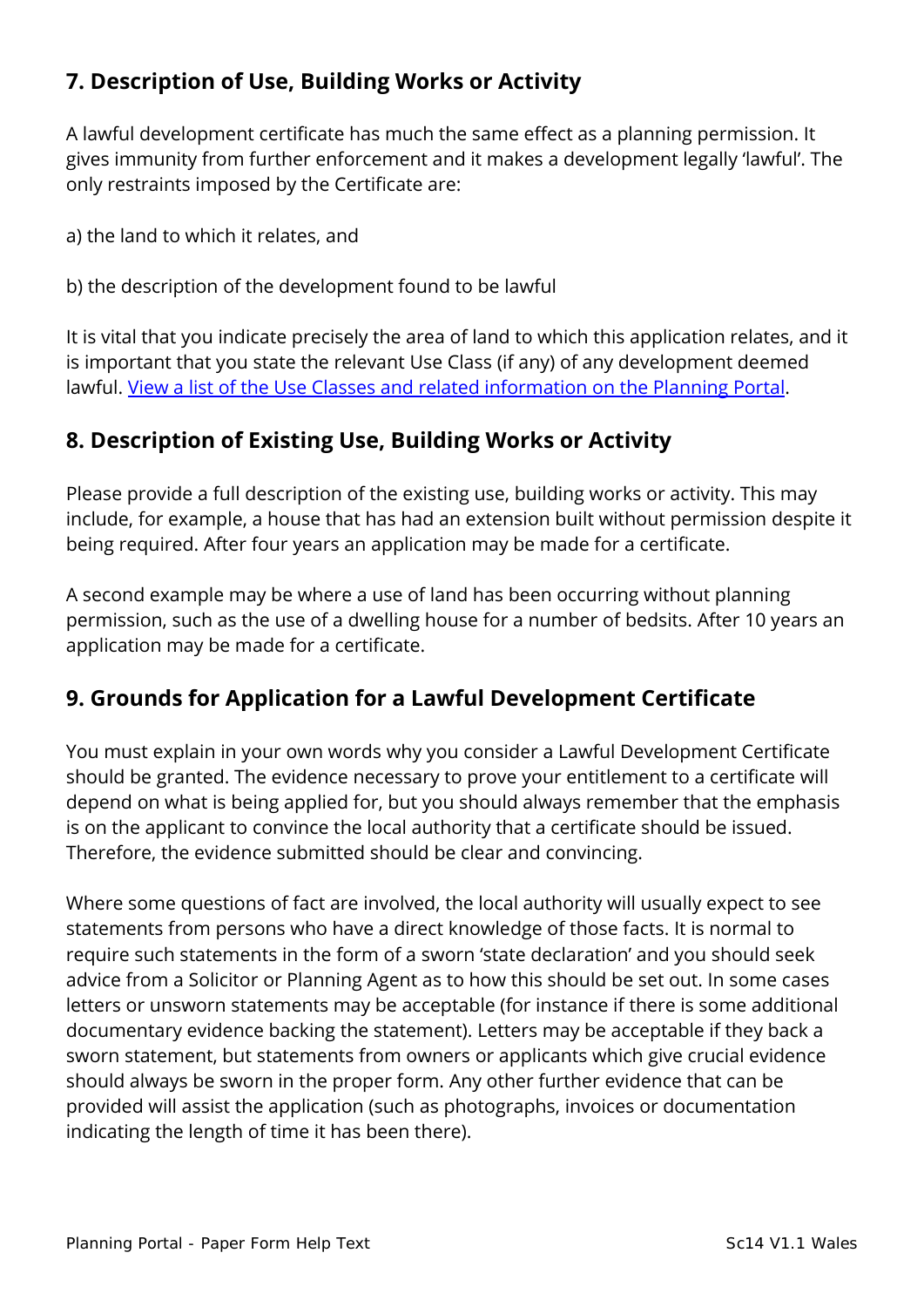# **10. Information in Support of a Lawful Development Certificate – Residential Information**

To be considered for a certificate of lawfulness applicants must show that the 'use' that is the subject of the application has been continuous for in excess of 10 years or that the 'building works' have been substantially complete for more than four years, prior to your application. Give full details of each use of the land or operation on the land. Dates for the beginning and end of each use are also required, as well as supporting evidence.

If applicable, please also enter the total number of previous dwellings that existed and the number which currently exist by category and dwelling type.

The categories are classified as:

- Market housing includes properties for sale where prices are set in the open market.
- Social rented includes rented housing owned by local authorities and registered social landlords for which guideline target rents are determined through the national rent regime, set out in the '*Guide to Social Rent Reforms*' published in March 2001. Also includes rented housing owned by other persons and provided under equivalent rental arrangements to the above, as agreed with the local authority or funded with grant from the Housing Corporation, as provided for in the *Housing Act 2004.*
- Intermediate includes housing at prices or rents above those of social rent but below market prices or rents. This can include shared equity products (e.g. HomeBuy) and intermediate rent (i.e. rents above social-rented level but below market rents). Intermediate housing differs from low cost market housing (which Government does not consider to be affordable housing).
- Key worker includes those groups eligible for the Housing Corporation funded Key Worker Living programme and others employed within the public sector (i.e. outside of this programme) identified by the Regional Housing Board for assistance.

*…continued on next page…*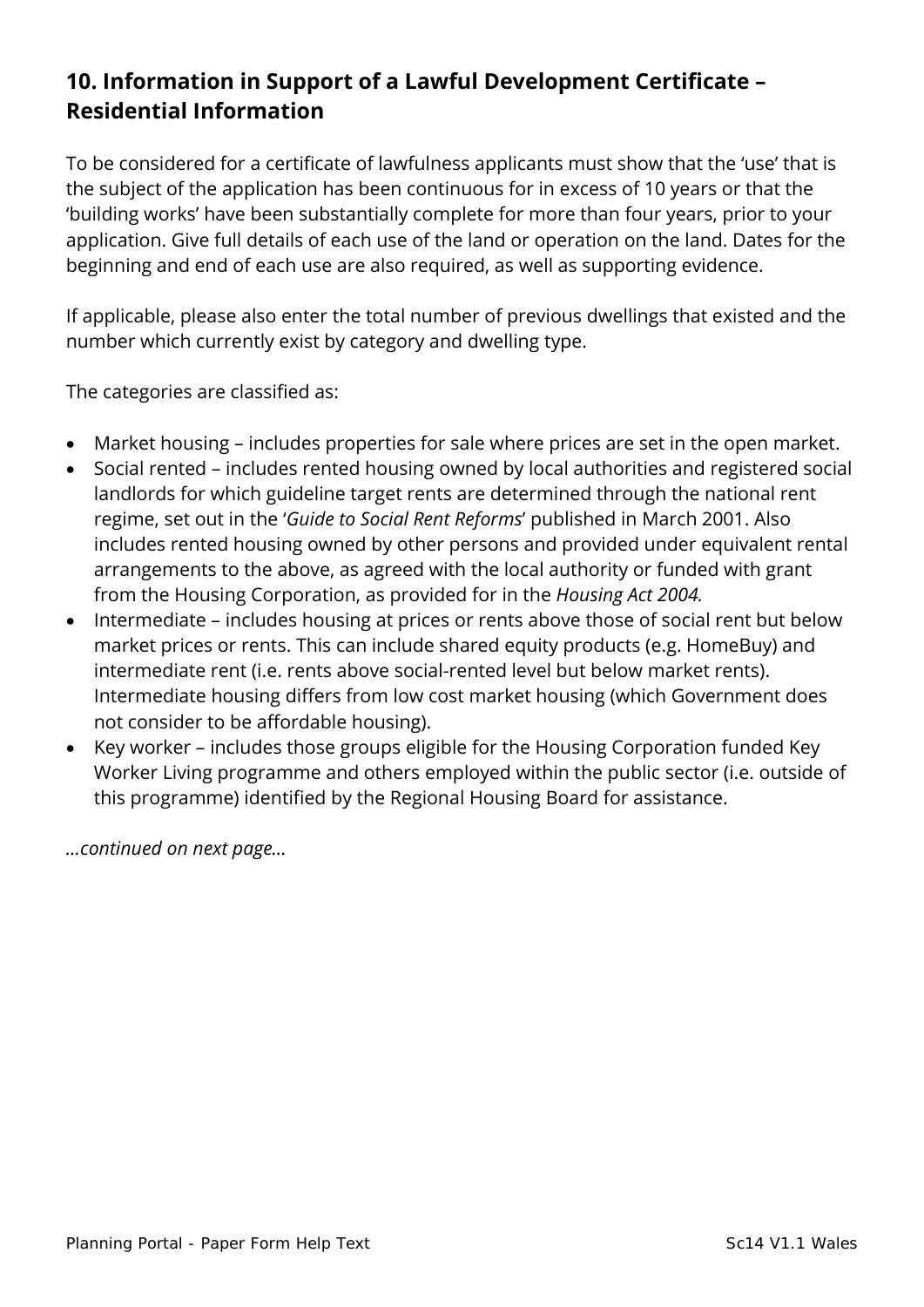The types of dwellings are classified as:

- i) Houses a house is a dwelling that is not a flat and includes single storey bungalows.
- ii) Flats or maisonettes includes separate and self-contained premises constructed or adapted for use for residential purposes and forming part of a building from some other part of which it is usually divided horizontally. Maisonettes are flats containing more than one storey.
- iii) Live-work units accommodation that is specifically designed to enable both residential and business use.
- iv) Cluster flats/non-self contained units with no separate or self contained living and sleeping accommodation within a larger building of which it forms a part.
- v) Sheltered housing specifically designed housing in a group with services such as the support of a warden, communal facilities, alarm systems and laundry services. Also includes grouped housing schemes without the services of a warden and other communal facilities.
- vi) Bedsits/studios refers to a bedroom/living room containing cooking facilities. In addition, it may also contain washing facilities or even a shower.

# **11. Planning Application Requirements & Local Level Requirements**

There are two levels of requirements, national and local:

• **National -** Use the checklist to ensure that the forms have been correctly completed and that all relevant information is submitted.

• **Local -** The local planning authority will have produced a document (usually available from their website) which details any specific information that is required to accompany the application in addition to the national requirements.

Failure to complete the form correctly or to supply sufficiently detailed drawings or other relevant supporting information may result in your application being returned as invalid.

### **12. Declaration**

Please sign and date your application.

### **13. Applicant Contact Details**

Please provide contact information for the applicant.

### **14. Agent Contact Details**

Please provide contact information for the agent.